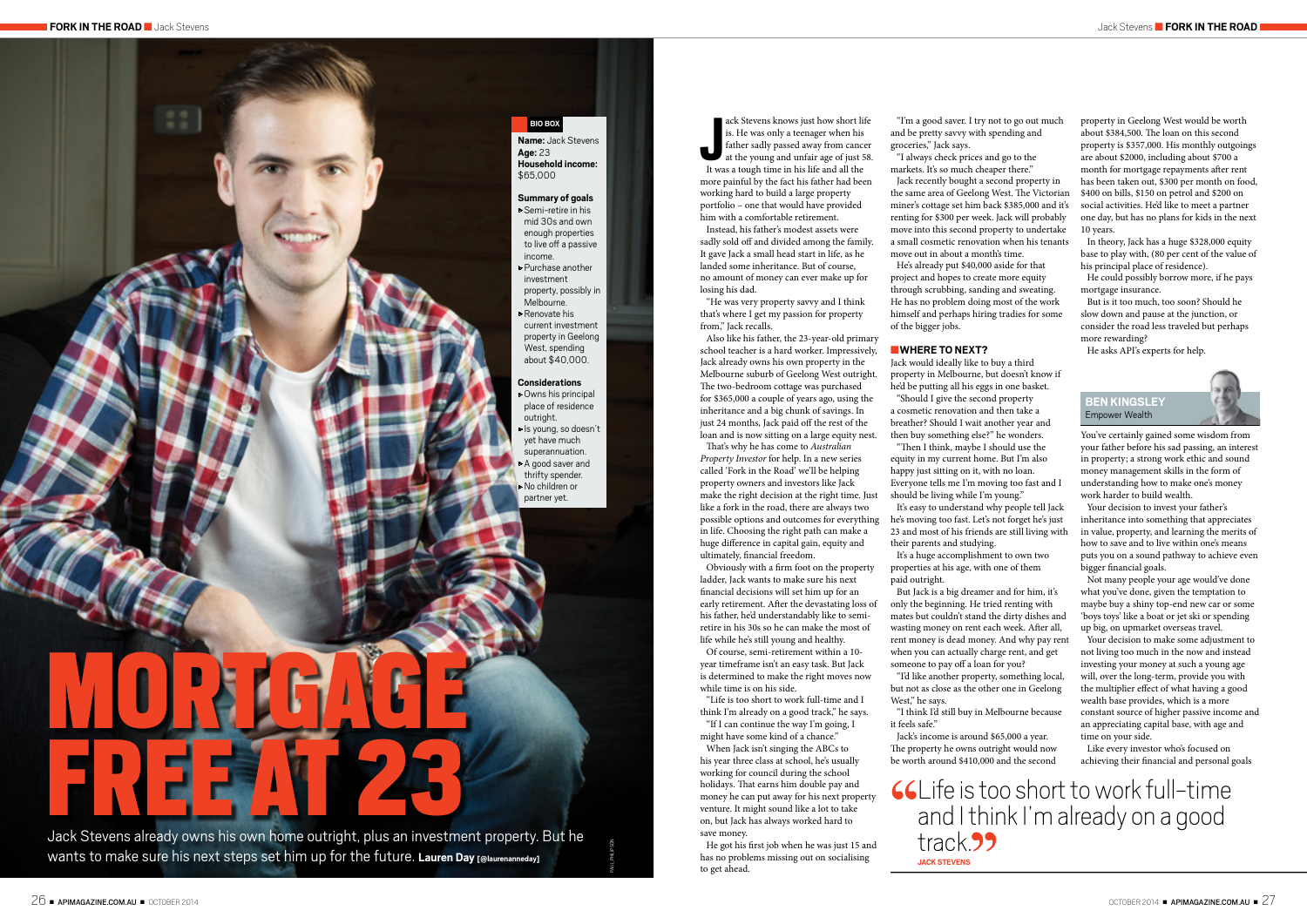better, looking further into the future post your semi-retirement target.

In my modeling I've recommended a purchase price of \$450,000 for the next Melbourne investment property, targeting an eight per cent annual compounding return and a 3.75 per cent gross rental yield. Area selection is where you get most of your capital gain returns, so I'd be focusing in on blue-chip suburbs with young professionals and great lifestyle and convenient factors.

Opting to invest in Melbourne would, in my view, mean that we wouldn't undertake any further investment exposure in the Geelong area, as we've enough exposure in this market. Diversifying into other major cities and/or towns in other states would be a more balanced bet for your portfolio.

Furthermore, in terms of your idea to undertake a cosmetic improvement of your existing Geelong investment property, I'd want to ensure the principal renovator's rule of 'double your reno dollar' is adopted. This means if you wanted to put \$40,000 into the reno, then we'd like to see the value of the finished product deliver a revaluation

of \$465,000, based on the existing value provided. This is the equivalent of a \$40,000 reno adding \$80,000 in a revaluation outcome. So before pushing the green light we need to do the research on whether or not we're overcapitalising for the area.

In summary, you're in a very good financial position for your age. As you build up your nest egg, you should also be building up strong relationships with professional and qualified advisers, to help you keep making smart decisions.

You're well positioned to move ahead and use the equity in your current property to accelerate your position, in an effort to achieve your desired early semi-retirement outcome.

Consideration needs to be given to future plans, in terms of your cash flow position today and into the future and any life events that will impact on these cash flows. With all investing there are risk/reward considerations and further investigation and research will ensure you keep making each post a winner when you have 'fork in the road' decisions to make.

### **TRENT ALEXANDER** Financial Planning Expert



Considering your primary goal is to semiretire in 10 years, you need a property plan delivering three broad outcomes: sufficient rental income to supplement your reduced salary; the potential for rental increases so that rental income keeps pace with the rising costs of living – inflation; and capital growth potential for financial security and to provide a hedge against longevity risk (more on longevity risk later).

Building a portfolio to deliver one of these outcomes would be reasonably straightforward but satisfying all three outcomes is more challenging.

For this reason, Jack, the first thing you should do is obtain advice from a property expert. This could be a financial planner, buyers' agent, strategic mortgage broker or the like but regardless, one of the most important things to look for is independence. Dealing with independent professionals will ensure no conflicts of interest exist and they act in your best interests. Property is a

in life, there comes a time when they have to put further planning in place to take their next steps forward. You appear to be at your first 'fork in the road' moment. As with investing and life in general, we all experience these 'decision' moments, which require us to take stock, think, explore options, build knowledge and understanding, and then move forward with conviction and confidence.

As a property investment advisor, helping clients work through and solve these problems everyday is certainly the most rewarding part of the work I do. In your case Jack, as with any client, it's about understanding what you're trying to achieve. I often refer to this as 'what big rocks are we trying to put in the jar?' meaning, what are the most important things in order of priority for you and what are your motivations behind them?

66 Ve recommended a purchase price of \$450,000 for the next Melbourne investment property, targeting an eight per cent annual compounding return. **BEN KINGSLEY,** Empower Wealth

For you Jack, at such a young age, your life is really just starting. Your future plans could include meeting a life partner, potentially starting a family down the track and maybe even a new 'family' home. These types of events have a real financial impact attached to them. Yes, there might be a second income which could go a long way to helping service the debt and continue to build up the wealth base, but this income could stop for a while, if family plans are being considered.

One needs to balance out these considerations and also look at the property investment ideas being canvassed. In your case, your options include a possible Melbourne purchase, spending some money on your current investment property and finally, to make the situation even more challenging, one of your 'big rocks' in the jar is semi-retirement in the next decade.

Let's address the semi-retirement first. When I'm helping clients build their property investment plan, early retirement or the option to choose to work or not is often a key motivator for many clients. And like you Jack, anyone who's keen on this financial goal needs to 'qualify' what they mean by it. In very simple terms they need to decide the date and passive income target they're looking to obtain. So, if we expand on your desire, what we're talking about is being semi-retired in 2026, aged 35, and how much investment income would be required to

make this a plausible reality, say \$50,000 in today's dollars?

In this general assessment of your situation it's clear that only one investment property currently returning a gross rental income of \$15,600 isn't going to get you to your desired outcome. You'll need to accumulate at least another one, but more likely, two more investment properties, to build up the passive income for your target for an early retirement, while also being conscious of the cash flow impacts of any decision you make about your life journey.

On the current information and plans, you're in a financial position to act now, rather than wait another year or so, because you have the surplus household income and ample equity in your own home to allow for the accumulation of more investment properties.

■**NEXT MOVE**

The idea of a Melbourne-based property acquisition is certainly worth serious consideration, as Melbourne is a top 100 global city by population base, and a highly desirable and very livable city, with forecast population increases of over 1.3 million more residences by 2028, according to Australian Bureau of Statistics modeling. Still, not every suburb or property makes for suitable investment grade areas or properties, so our focus for you will be getting an 'outperform capital growth property', as statistically these properties also have higher incremental increases in rental income over a shorter time, meaning they can turn positively geared quicker than other properties.

Furthermore, taking into account your ambitious early retirement target, a growth property over a yield property will serve you

|  | THE NUMBERS   JACK STEVENS            |                        |                  |                   |                   |                            |                  |                            |
|--|---------------------------------------|------------------------|------------------|-------------------|-------------------|----------------------------|------------------|----------------------------|
|  | Location                              | <b>Description</b>     | Purchase<br>Date | Purchase<br>Price | Purchase<br>Costs | Loan<br>On The<br>Property | Current<br>Value | Rent<br>Per<br><b>Week</b> |
|  | Geelong<br>West. Vic                  | 2-bed. 1-bath<br>house | Aug 2012         | \$365,000         | \$18,000          | \$0                        | \$410,000        | PPOR*                      |
|  | Geelong<br>West, Vic                  | 2-bed. 1-bath<br>house | Jun 2014         | \$384,500         | \$20,000          | \$357,000                  | \$384,500        | \$300                      |
|  | Total                                 |                        |                  | \$749.500         | \$38,000          | \$357,000                  | \$794.500        | \$300                      |
|  | *Princinal place of residence (PPOR). |                        |                  |                   |                   |                            |                  |                            |